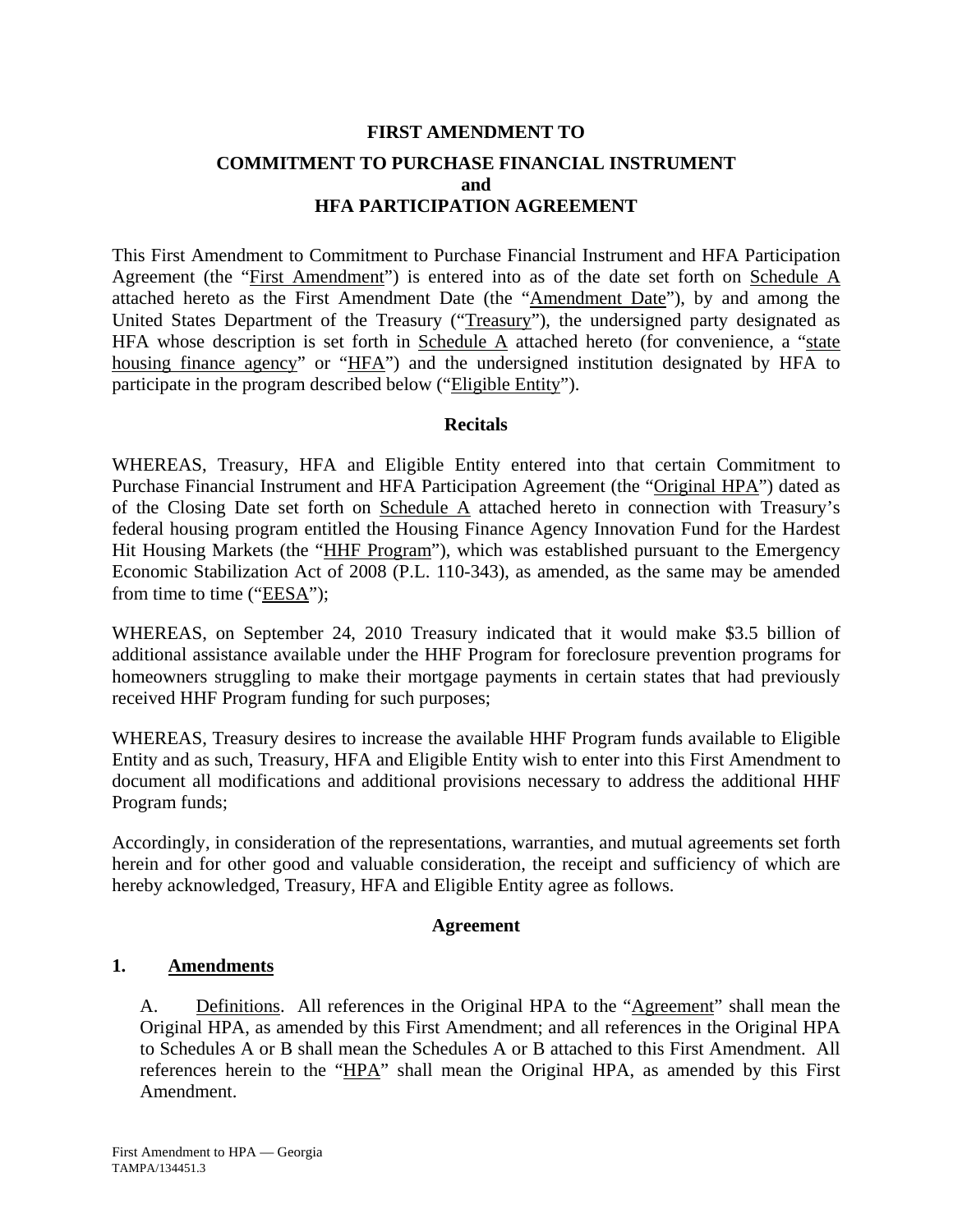B. Schedule A. Schedule A attached to the Original HPA is hereby deleted in its entirety and replaced with Schedule A attached to this First Amendment.

C. Schedule B. Schedule B attached to the Original HPA is hereby deleted in its entirety and replaced with **Schedule B** attached to this First Amendment.

# **2. Representations, Warranties and Covenants**

A. HFA and Eligible Entity. HFA and Eligible Entity, each for itself, make the following representations, warranties and covenants to Treasury and the truth and accuracy of such representations and warranties and compliance with and performance of such covenants are continuing obligations of HFA and Eligible Entity, each as to itself. In the event that any of the representations or warranties made herein cease to be true and correct or HFA or Eligible Entity breaches any of its covenants made herein, HFA or Eligible Entity, as the case may be, agrees to notify Treasury immediately and the same shall constitute an Event of Default under the HPA.

(1) HFA and Eligible Entity each hereby certifies, represents and warrants as of the date hereof that each of the representations and warranties of HFA or Eligible Entity, as applicable, contained in the HPA are true, correct, accurate and complete in all material respects as of the date hereof. All covenants of HFA or Eligible Entity, as applicable, contained in the HPA shall remain in full force and effect and neither HFA, nor Eligible Entity is in breach of any such covenant.

(2) Eligible Entity has the full corporate power and authority to enter into, execute, and deliver this First Amendment and any other closing documentation delivered to Treasury in connection with this First Amendment, and to perform its obligations hereunder and thereunder.

(3) HFA has the full legal power and authority to enter into, execute, and deliver this First Amendment and any other closing documentation delivered to Treasury in connection with this First Amendment, and to perform its obligations hereunder and thereunder.

# **3. Administrative Expenses**

Notwithstanding anything to the contrary contained in the Original HPA as amended by this First Amendment, HFA and Eligible Entity may from time to time submit adjusted budgets to Treasury requesting approval to re-allocate HHF Funds to pay actual program expenses as set forth on a proposed Schedule C. In the event that Treasury shall approve an adjusted budget, in Treasury's sole discretion, the parties shall enter into an amendment to the HPA to modify Schedules A, B and C as necessary.

# **4. Miscellaneous**

A. The recitals set forth at the beginning of this First Amendment are true and accurate and are incorporated herein by this reference.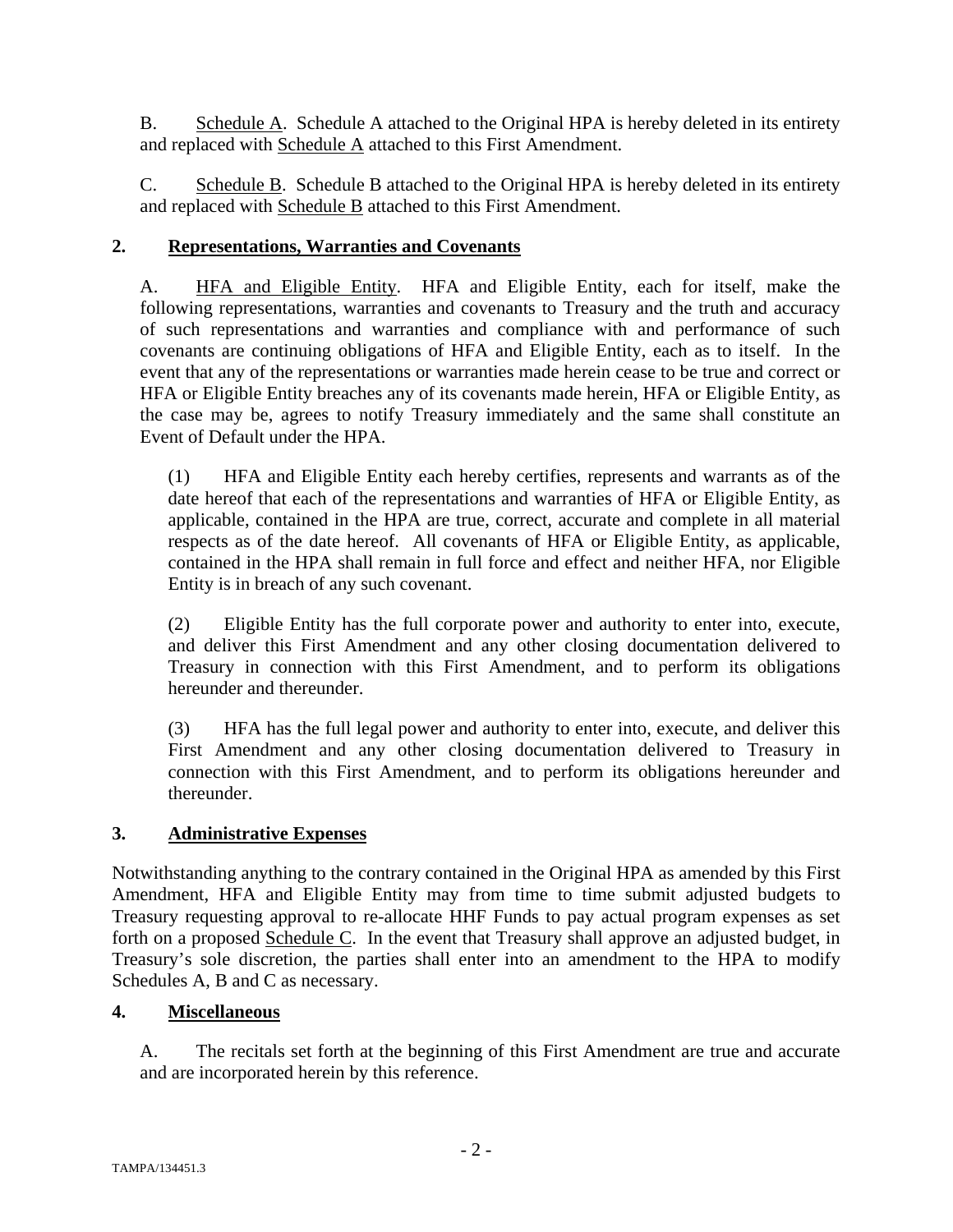B. Capitalized terms used but not defined herein shall have the meanings ascribed to them in the HPA.

C. Any provision of the HPA that is determined to be prohibited or unenforceable in any jurisdiction shall, as to such jurisdiction, be ineffective to the extent of such prohibition or unenforceability without invalidating the remaining provisions of the HPA, and no such prohibition or unenforceability in any jurisdiction shall invalidate such provision in any other jurisdiction.

D. This First Amendment may be executed in two or more counterparts (and by different parties on separate counterparts), each of which shall be deemed an original, but all of which together shall constitute one and the same instrument. Facsimile or electronic copies of this First Amendment shall be treated as originals for all purposes.

# [SIGNATURE PAGE FOLLOWS; REMAINDER OF PAGE INTENTIONALLY LEFT BLANK]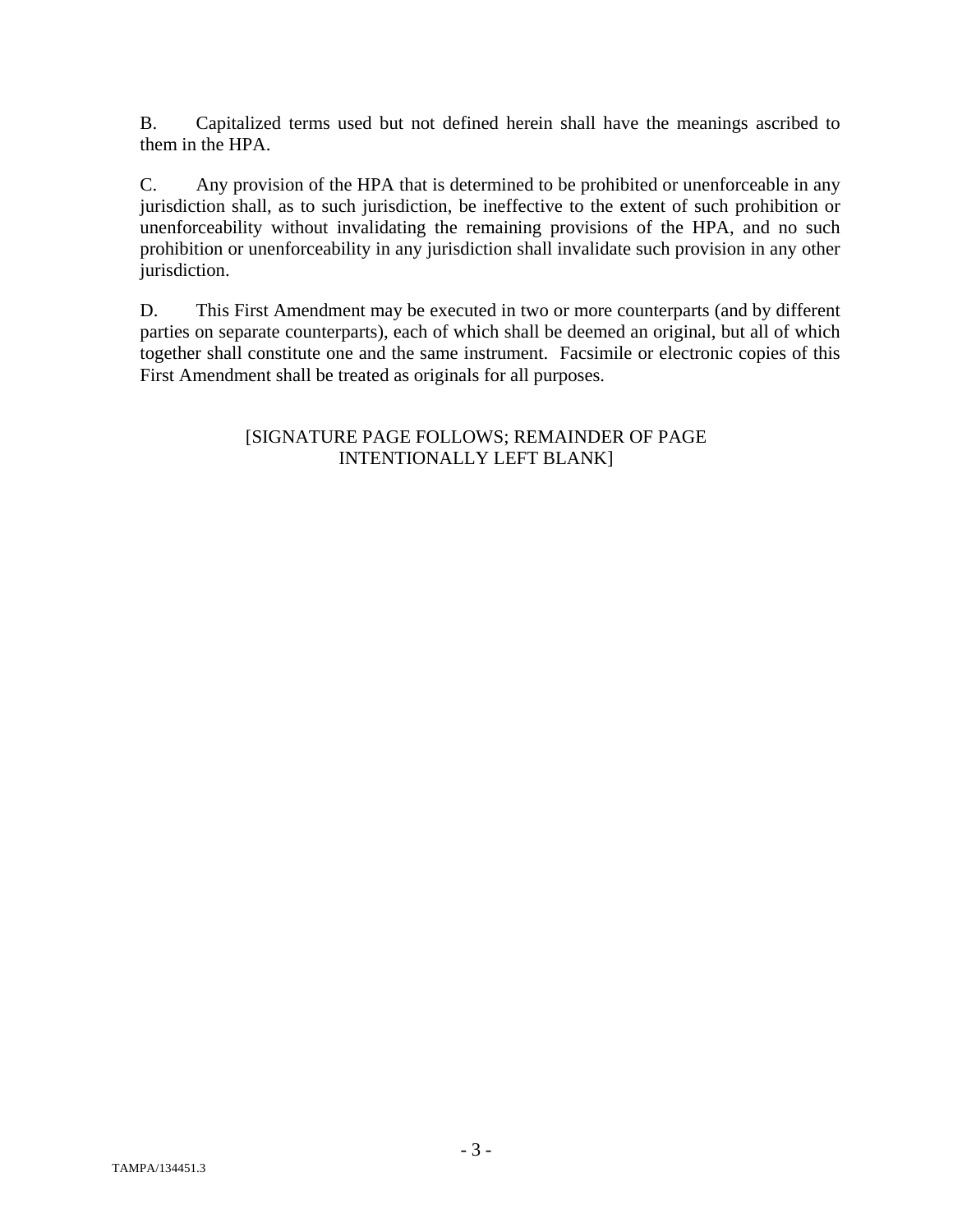**In Witness Whereof**, HFA, Eligible Entity and Treasury by their duly authorized officials hereby execute and deliver this First Amendment to Commitment to Purchase Financial Instrument and HFA Participation Agreement as of the Amendment Date.

## **HFA**: **TREASURY**:

GEORGIA HOUSING AND FINANCE **AUTHORITY** 

UNITED STATES DEPARTMENT OF THE **TREASURY** 

By: /s/ Michael A. Beatty By: Name: Michael A. Beatty Name: Herbert M. Allison, Jr.

Title: Executive Director Title: Assistant Secretary for Financial Stability

## **ELIGIBLE ENTITY**:

GHFA AFFORDABLE HOUSING, INC.

By: <u>/s/ Michael A. Beatty</u> Name: Michael A. Beatty Title: Executive Director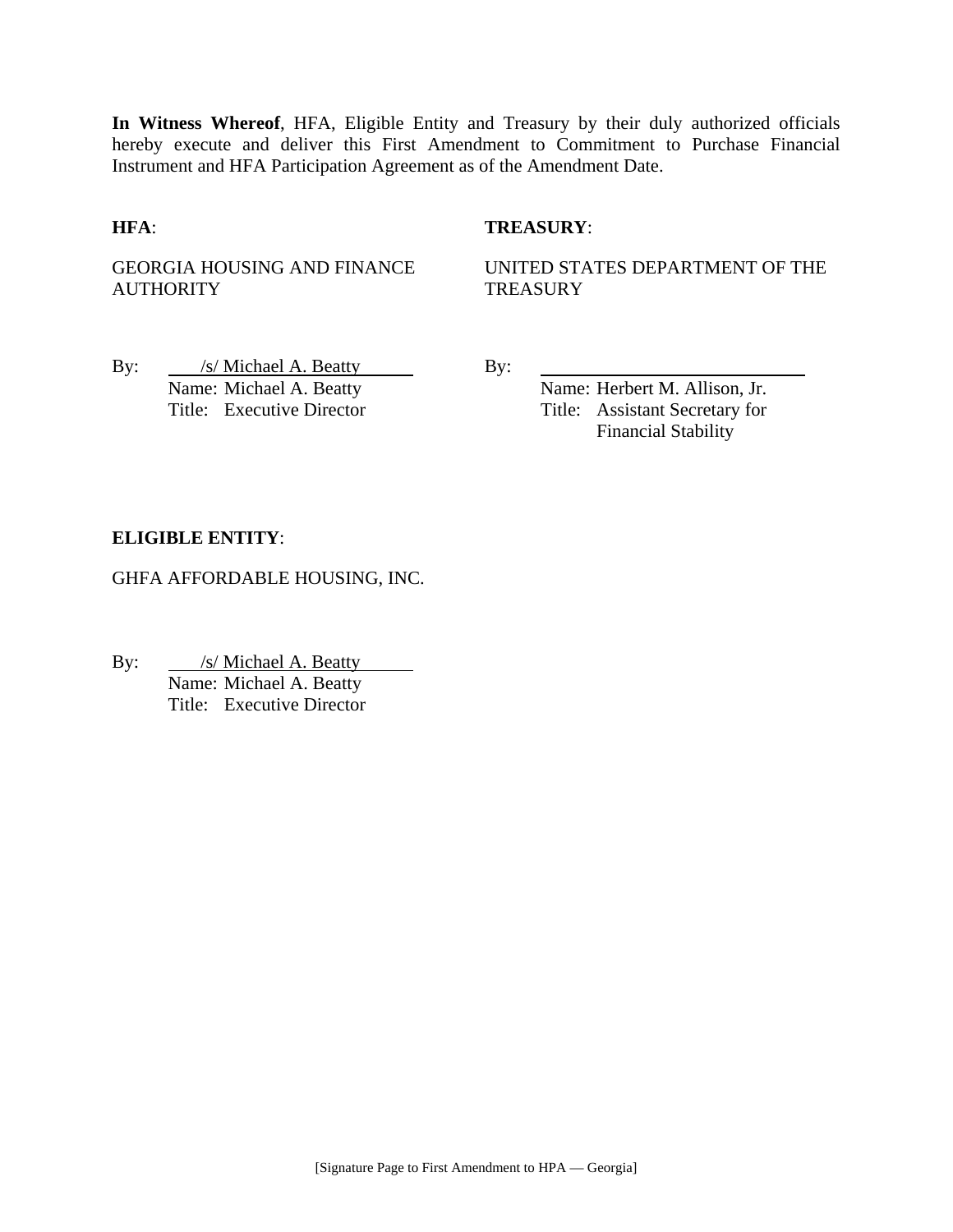In Witness Whereof, HFA, Eligible Entity and Treasury by their duly authorized officials hereby execute and deliver this First Amendment to Commitment to Purchase Financial Instrument and HFA Participation Agreement as of the Amendment Date.

HFA:

## **TREASURY:**

**TREASURY** 

**GEORGIA HOUSING AND FINANCE AUTHORITY** 

UNITED STATES DEPARTMENT OF THE

By:

Name: Title:

By:

Name: Herbert M. Allison, Jr. Title: Assistant Secretary for **Financial Stability** 

#### **ELIGIBLE ENTITY:**

GHFA AFFORDABLE HOUSING, INC.

 $By:$ 

Name: Title: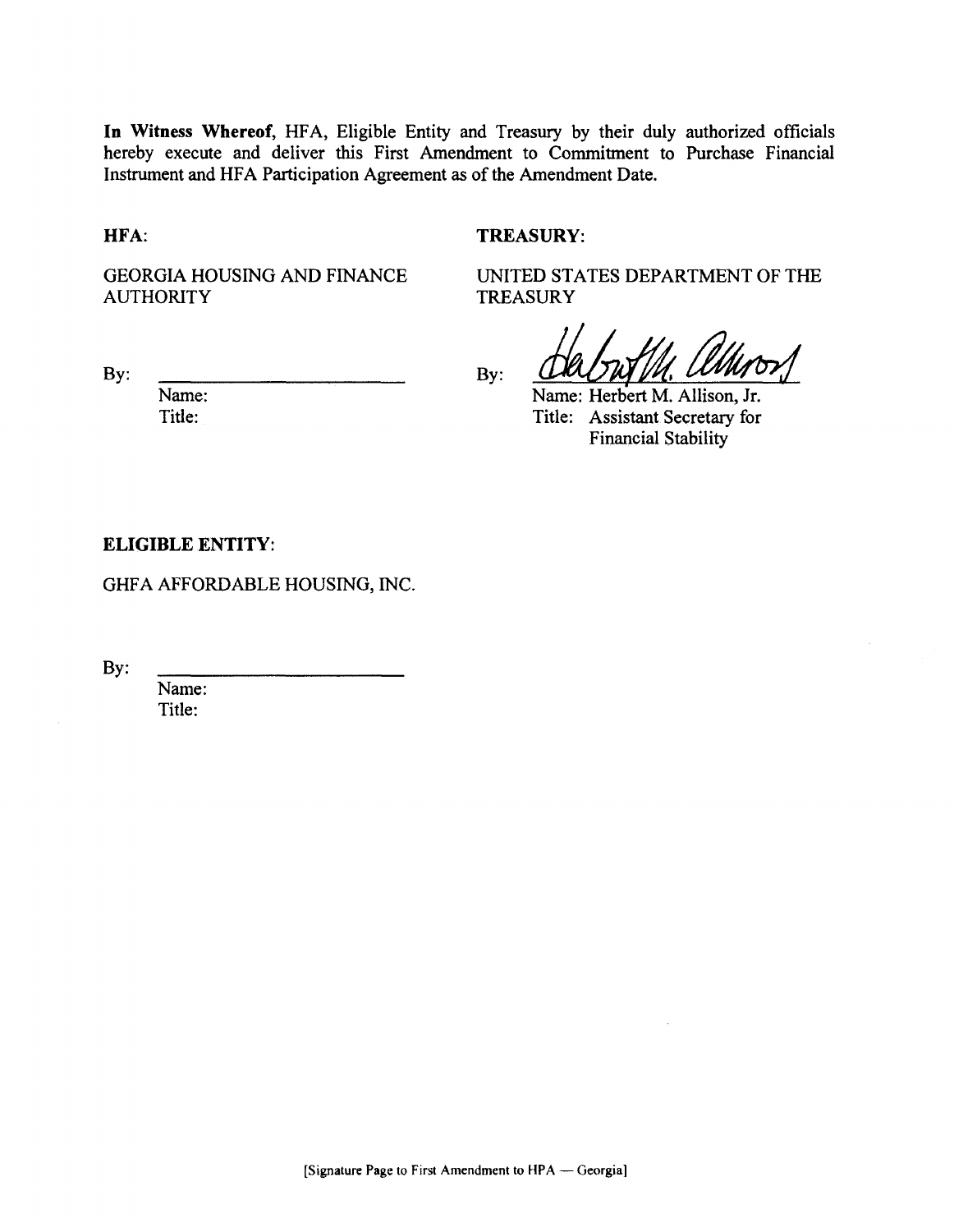# **EXHIBITS AND SCHEDULES**

Schedule A Basic Information

Schedule B Service Schedules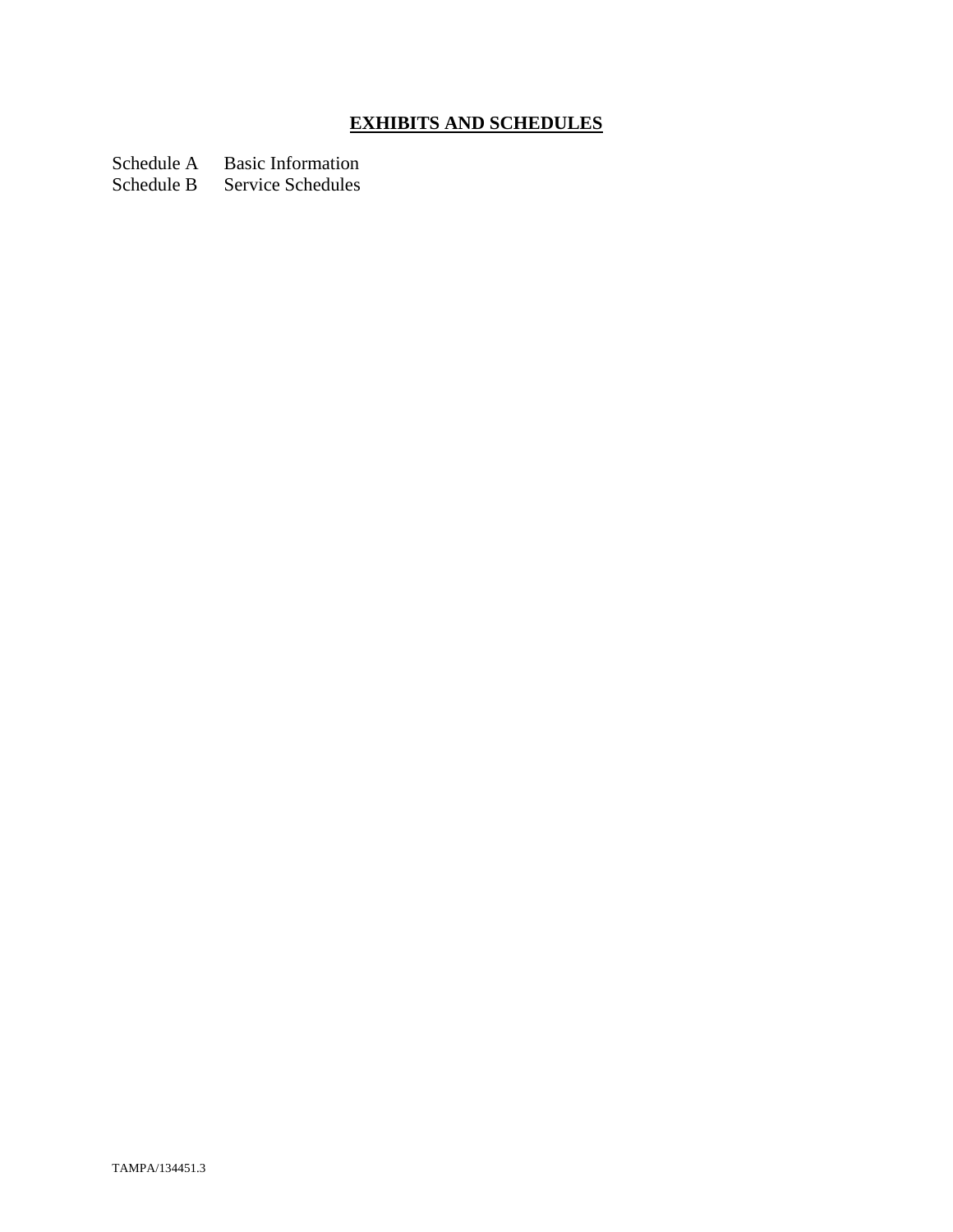## **SCHEDULE A**

# **BASIC INFORMATION**

Eligible Entity Information:<br>Name of the Eligible Entity: GHFA Affordable Housing, Inc. Corporate or other organizational form: Non-profit corporation Jurisdiction of organization: State of Georgia Notice Information:

| <b>HFA</b> Information: |                                                                                                                                                                                    |
|-------------------------|------------------------------------------------------------------------------------------------------------------------------------------------------------------------------------|
| Name of HFA:            | Georgia Housing and Finance Authority                                                                                                                                              |
| Organizational form:    | politic,<br>corporate and<br>body<br>A<br>instrumentality of the state and a public<br>performing an essential<br>corporation<br>governmental function (and not a state<br>agency) |
| Date of Application:    | September 1, 2010                                                                                                                                                                  |

| Program Participation Cap:                                                   | \$339,255,819.00   |
|------------------------------------------------------------------------------|--------------------|
| Portion of Program Participation Cap<br>Representing Unemployment HHF Funds: | \$126,650,987.00   |
| Permitted Expenses:                                                          | \$12,204,287.00    |
| Closing Date:                                                                | September 23, 2010 |

Notice Information: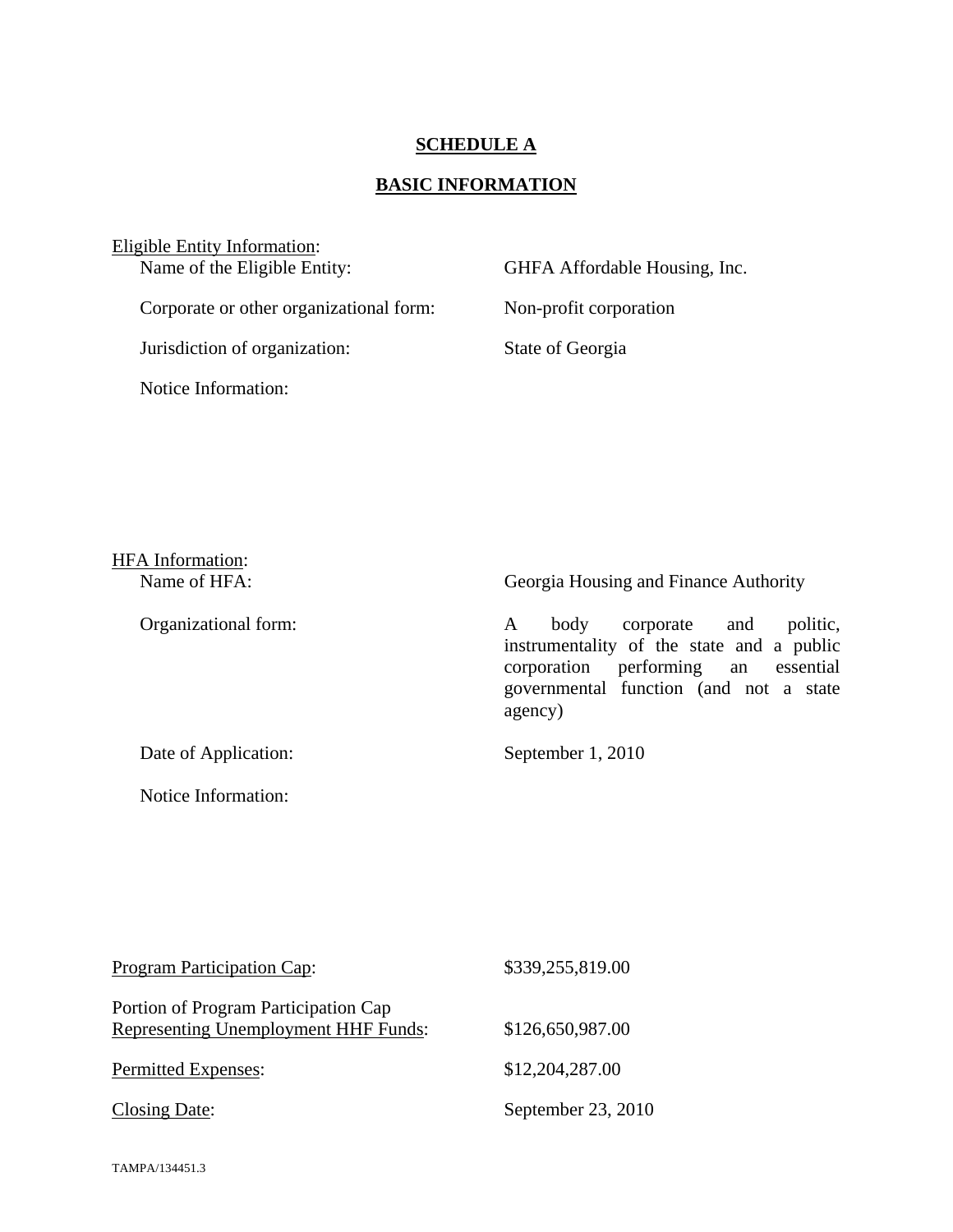First Amendment Date: September 29, 2010

Eligible Entity Depository Account Information: See account information set forth in the

Depository Account Control Agreement between Treasury and Eligible Entity regarding the HHF Program.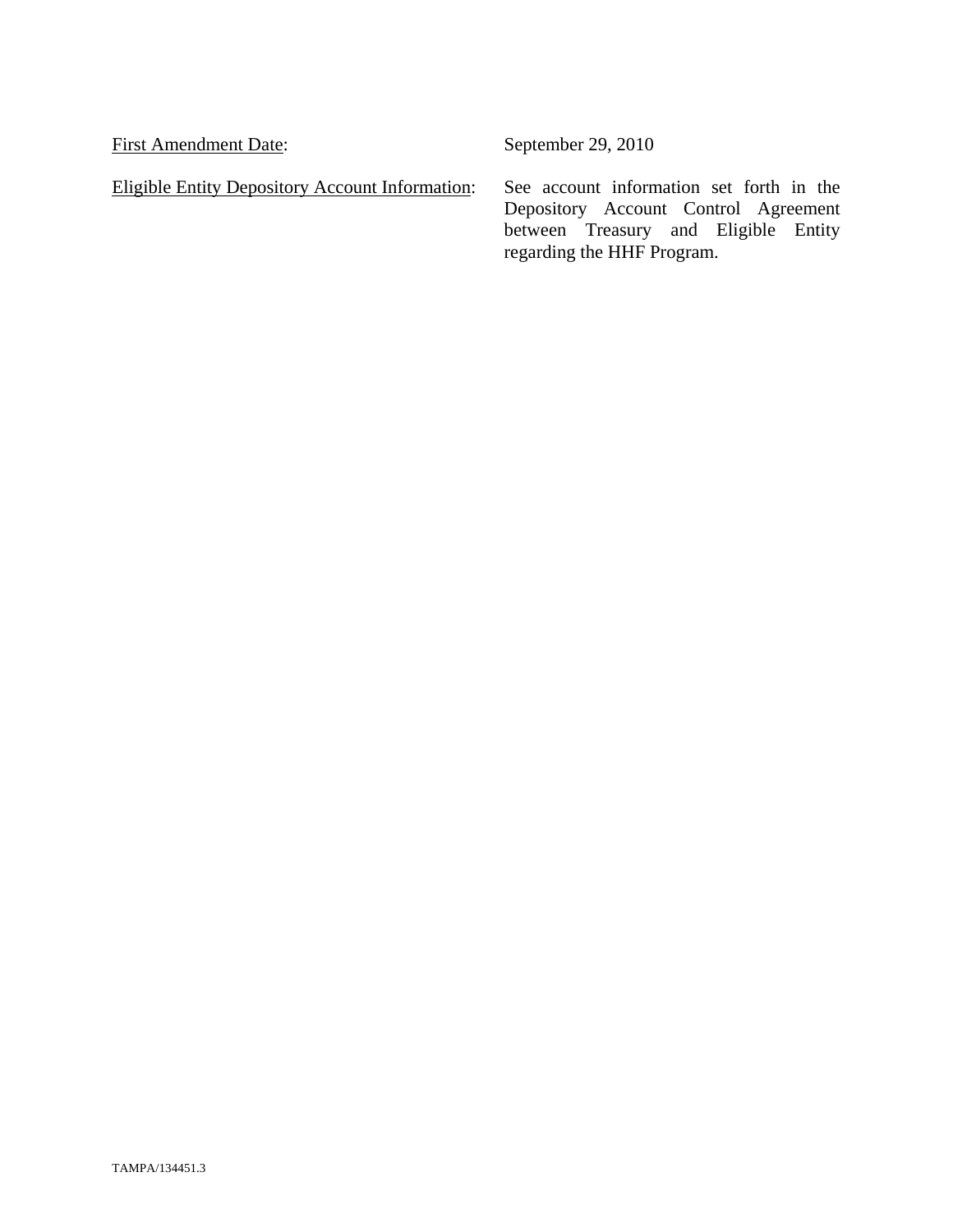### **SCHEDULE B**

## **SERVICE SCHEDULES**

The Service Schedules attached as Schedule B to the Original HPA are hereby deleted in their entirety and replaced with the attached Service Schedules (numbered sequentially as Service Schedule B-1, Service Schedule B-2, et. seq.), which collectively comprise Schedule B to the HPA.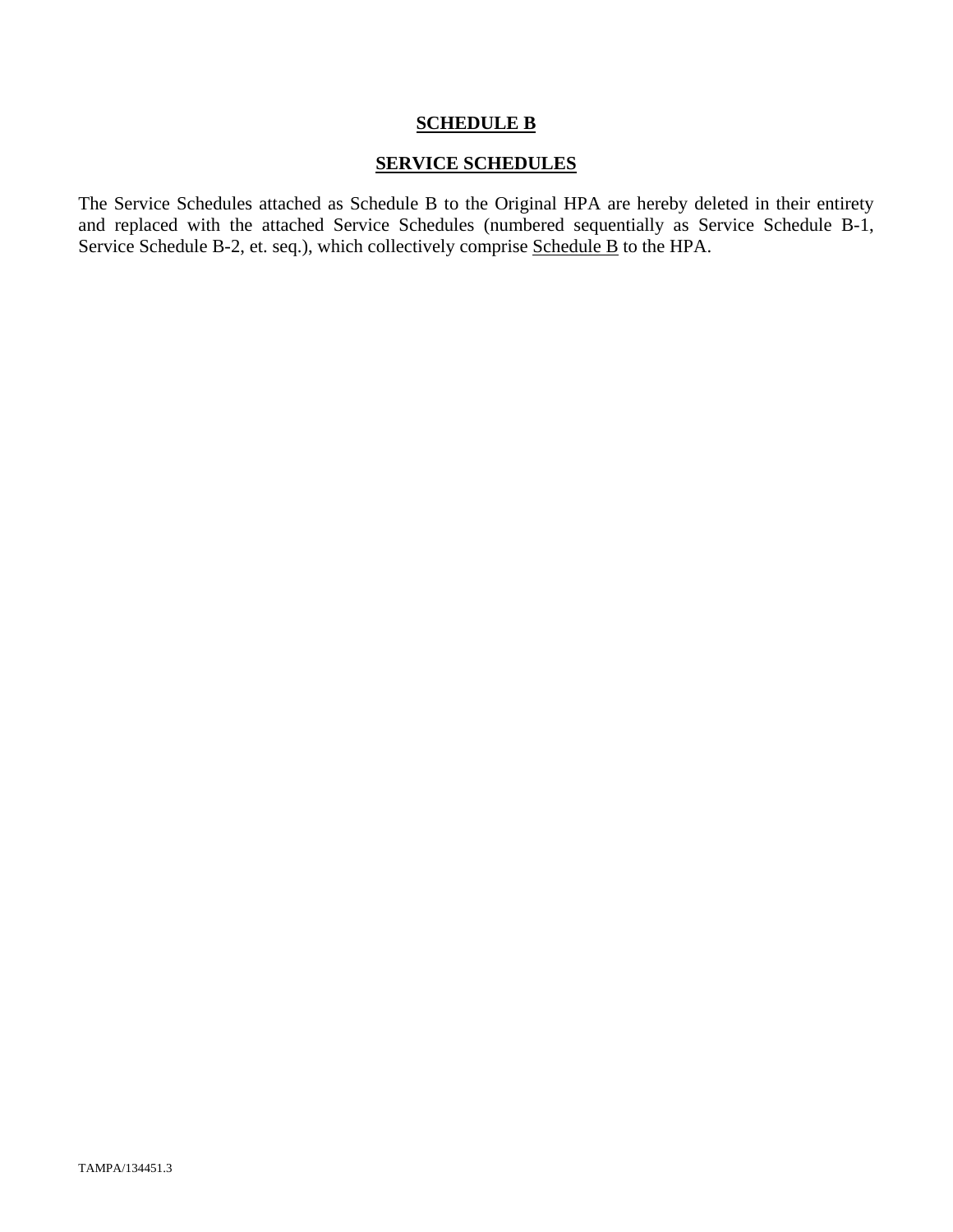# SERVICE SCHEDULE B-1

# **Georgia Housing Finance Authority**

# **Mortgage Payment Assistance (MPA)**

# **Summary Guidelines**

| 1. | <b>Program Overview</b>                                                               | The Georgia Housing Finance Authority (GHFA) Mortgage<br>Payment Assistance (MPA) program will provide loans to<br>unemployed and substantially under-employed homeowners to<br>help them remain in their homes and prevent avoidable<br>foreclosures despite loss of income due to involuntary job loss.<br>Loan proceeds will be used to pay mortgage payments<br>(including escrowed items) while the homeowner seeks<br>employment or completes training for a new career. Full<br>payments will be remitted to the homeowners' servicer each<br>month. Homeowners will pay an affordable portion of the                                                                                      |
|----|---------------------------------------------------------------------------------------|---------------------------------------------------------------------------------------------------------------------------------------------------------------------------------------------------------------------------------------------------------------------------------------------------------------------------------------------------------------------------------------------------------------------------------------------------------------------------------------------------------------------------------------------------------------------------------------------------------------------------------------------------------------------------------------------------|
| 2. | <b>Program Goals</b>                                                                  | mortgage payment directly to GHFA.<br>The goal is to provide assistance over the next $5$ years to $6,829$<br>homeowners to prevent foreclosures. Mortgage Payment<br>Assistance (MPA) will be provided as follows:<br><b>Short-Term Assistance</b><br>Monthly mortgage payments to assist unemployed or<br>substantially under-employed homeowners while they look for a<br>new job.<br><b>Reinstatement Assistance</b><br>One-time payment for homeowners who have found a new job<br>and can make ongoing payments, but need help to bring their<br>mortgage current and avoid foreclosure due to arrearages<br>accumulated during a period of unemployment or substantial<br>underemployment. |
| 3. | <b>Target</b><br><b>Population/Areas</b>                                              | unemployed<br>Homeowners<br>who<br>substantially<br>are<br><b>or</b><br>underemployed, and/or re-employed but need help bringing their<br>mortgage current due to arrearages accumulated during a period<br>of unemployment or substantial underemployment.<br>GHFA has determined that 65% of the counties throughout the<br>state are "hard hit" due to the county's unemployment rate<br>exceeding the state average for the past 12 months. As a result,<br>this Program will be available statewide.                                                                                                                                                                                         |
| 4. | <b>Program Allocation</b><br>(Excluding<br><b>Administrative</b><br><b>Expenses</b> ) | \$327,051,532.00                                                                                                                                                                                                                                                                                                                                                                                                                                                                                                                                                                                                                                                                                  |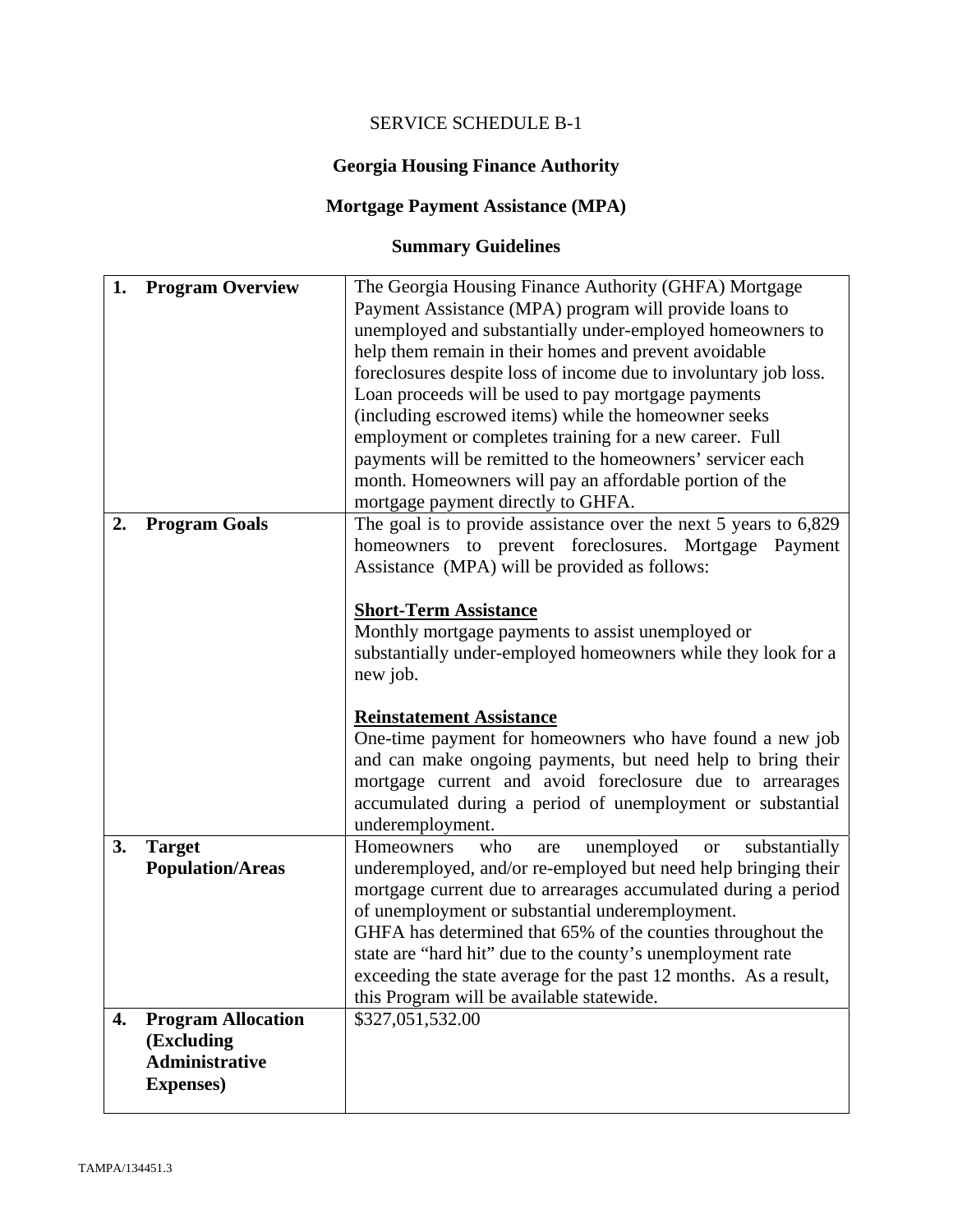| 5.<br><b>Borrower Eligibility</b>                           | Homeowners who, through no fault of their own, are                                                                                                                                                                                                                                                                                                                                                                                                                                                                                                                                                                                                                                                                                                                                                                                                                                                                             |
|-------------------------------------------------------------|--------------------------------------------------------------------------------------------------------------------------------------------------------------------------------------------------------------------------------------------------------------------------------------------------------------------------------------------------------------------------------------------------------------------------------------------------------------------------------------------------------------------------------------------------------------------------------------------------------------------------------------------------------------------------------------------------------------------------------------------------------------------------------------------------------------------------------------------------------------------------------------------------------------------------------|
| <b>Criteria</b>                                             | unemployed or substantially under-employed and are at risk of<br>foreclosure, but with temporary assistance are likely to be<br>successful in retaining their homes. Homeowners will be<br>required to provide a financial hardship affidavit with<br>appropriate documentation on the cause of their hardship. For<br>most homeowners, this will be documentation from the Georgia<br>Department of Labor confirming a job loss and receipt of<br>unemployment benefits.<br>Homeowners with a history of timely mortgage payments prior                                                                                                                                                                                                                                                                                                                                                                                       |
|                                                             | to the job loss/income loss.<br>Homeowners must be legal U.S. Residents.                                                                                                                                                                                                                                                                                                                                                                                                                                                                                                                                                                                                                                                                                                                                                                                                                                                       |
|                                                             | <b>Underwriting Criteria</b>                                                                                                                                                                                                                                                                                                                                                                                                                                                                                                                                                                                                                                                                                                                                                                                                                                                                                                   |
|                                                             | $\checkmark$ Homeowner became unemployed through no fault of<br>his/her own.<br>$\checkmark$ Satisfactory mortgage payment history prior to the job<br>loss/income loss.<br>$\checkmark$ Monthly mortgage payments (including escrowed items)<br>are greater than 31% of household income after job loss.<br>$\checkmark$ Combined Loan-to-Value ratio equal to or less than 125<br>% (sum of all mortgage debt divided by the value of the<br>property.)<br>$\checkmark$ Total Unpaid Principal Balance less than or equal to<br>\$417,000.<br>$\checkmark$ Property must be owner occupied as homeowner's<br>principal residence.<br>$\checkmark$ Homeowner must be a legal resident of the United<br>States.<br>$\checkmark$ Applicant must be the owner of subject property.<br>$\checkmark$ Homeowner has obtained a new job with sufficient<br>income to support their current mortgage payment.<br>(Reinstatement Only) |
| <b>Property / Loan</b><br>6.<br><b>Eligibility Criteria</b> | Existing single-family homes or condominiums (attached or<br>detached) including manufactured homes (permanently affixed<br>to a foundation on real estate owned by the borrower.)                                                                                                                                                                                                                                                                                                                                                                                                                                                                                                                                                                                                                                                                                                                                             |
|                                                             | Owner-occupied, primary residences located in Georgia.<br>Mortgages with:                                                                                                                                                                                                                                                                                                                                                                                                                                                                                                                                                                                                                                                                                                                                                                                                                                                      |
|                                                             | $\checkmark$ Combined Loan-to-Value ratio equal to or less than<br>125% (sum of all mortgage debt divided by the value of                                                                                                                                                                                                                                                                                                                                                                                                                                                                                                                                                                                                                                                                                                                                                                                                      |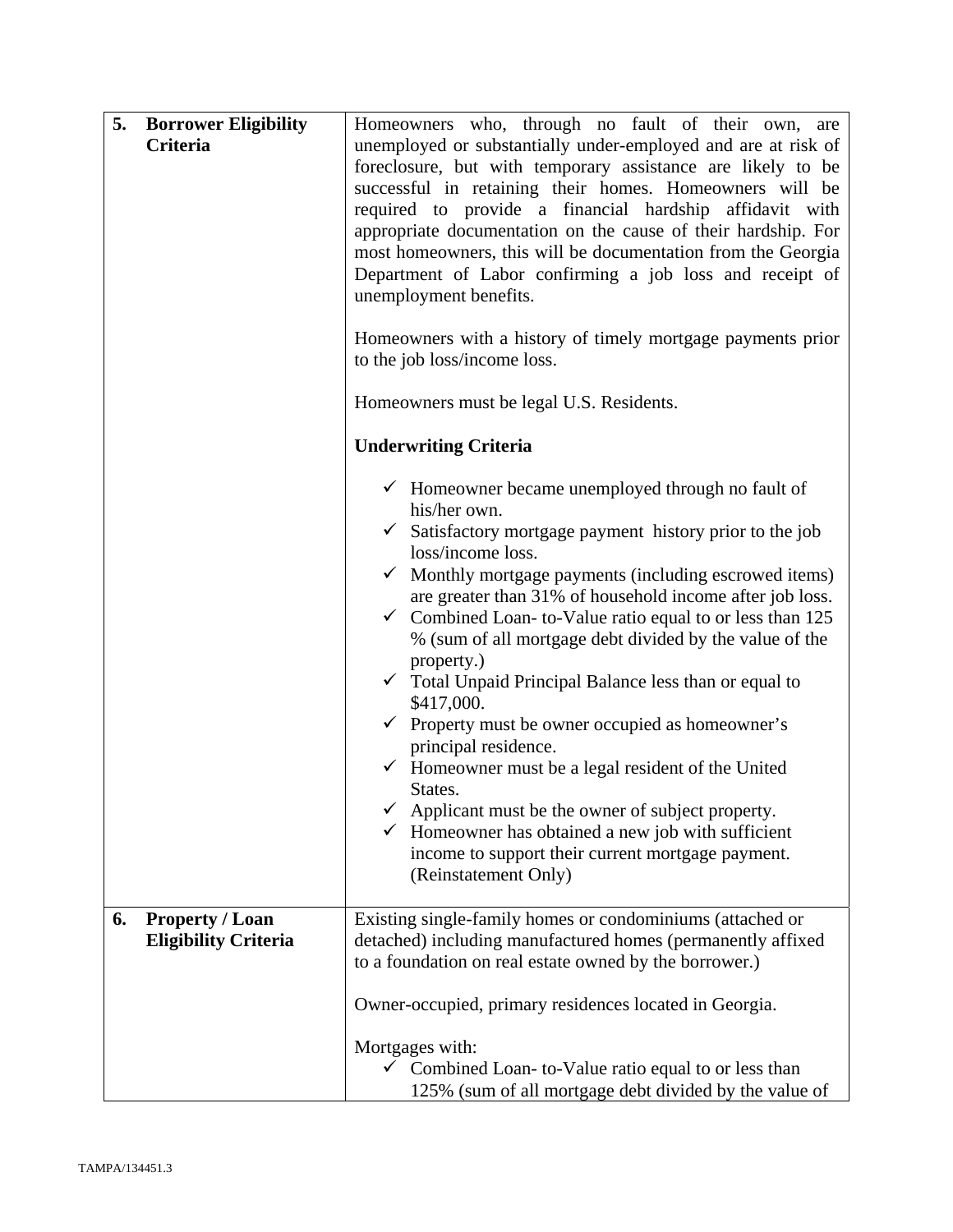|    |                                           | the property.)<br>Total Unpaid Principal Balance less than or equal to<br>\$417,000.                                                                                                                                                                                                                                                                                                                                                                                                                                                                                                                                      |
|----|-------------------------------------------|---------------------------------------------------------------------------------------------------------------------------------------------------------------------------------------------------------------------------------------------------------------------------------------------------------------------------------------------------------------------------------------------------------------------------------------------------------------------------------------------------------------------------------------------------------------------------------------------------------------------------|
| 7. | <b>Program Exclusions</b>                 | Mortgages with:<br>✔ Total Unpaid Principal Balances (all mortgages on<br>property) greater than \$417,000.<br>$\checkmark$ Total monthly payments (including escrowed items) less<br>than 31% of current income are not eligible.                                                                                                                                                                                                                                                                                                                                                                                        |
|    |                                           | Manufactured homes that are not considered real property.                                                                                                                                                                                                                                                                                                                                                                                                                                                                                                                                                                 |
|    |                                           | Homeowners who are non-legal U.S. residents.                                                                                                                                                                                                                                                                                                                                                                                                                                                                                                                                                                              |
| 8. | <b>Structure of Assistance</b>            | 5 year, 0% interest, non-recourse, deferred-payment, forgivable,<br>subordinate loan. A forgiveness clause will reduce the loan<br>amount by 20% per year for 5 years. The 5-year term begins the<br>month following the final assistance payment to the borrower.<br>The loan will only be repaid if the borrower sells or refinances<br>the property before the period expires and there are equity<br>proceeds from the sale available to pay towards the portion of<br>the loan that has not yet been forgiven. At the end of the 5<br>years, the note will be considered satisfied and the lien will be<br>released. |
|    |                                           | If the property is sold and does not generate proceeds sufficient<br>to repay the entire note, the portion of the note remaining unpaid<br>after the proceeds are applied will be forgiven.                                                                                                                                                                                                                                                                                                                                                                                                                               |
|    |                                           | The loan will be in the form of a subordinate mortgage<br>evidenced by a promissory note and secured by a deed on the<br>property. Borrowers will be required to sign and acknowledge<br>the program guidelines via written agreement.                                                                                                                                                                                                                                                                                                                                                                                    |
|    |                                           | Any funds returned according to established program guidelines<br>will be recaptured and used to assist additional homeowners<br>through December 31, 2017. After December 31, 2017, all<br>remaining and recaptured funds will be returned to Treasury.                                                                                                                                                                                                                                                                                                                                                                  |
| 9. | <b>Per Household</b><br><b>Assistance</b> | The maximum household assistance amount is the total of 18<br>times the monthly mortgage payment (including escrowed<br>items.)                                                                                                                                                                                                                                                                                                                                                                                                                                                                                           |
|    |                                           | GHFA expects the average loan amount will be \$16,750.                                                                                                                                                                                                                                                                                                                                                                                                                                                                                                                                                                    |
|    |                                           | The Reinstatement Assistance is not separately capped, but the                                                                                                                                                                                                                                                                                                                                                                                                                                                                                                                                                            |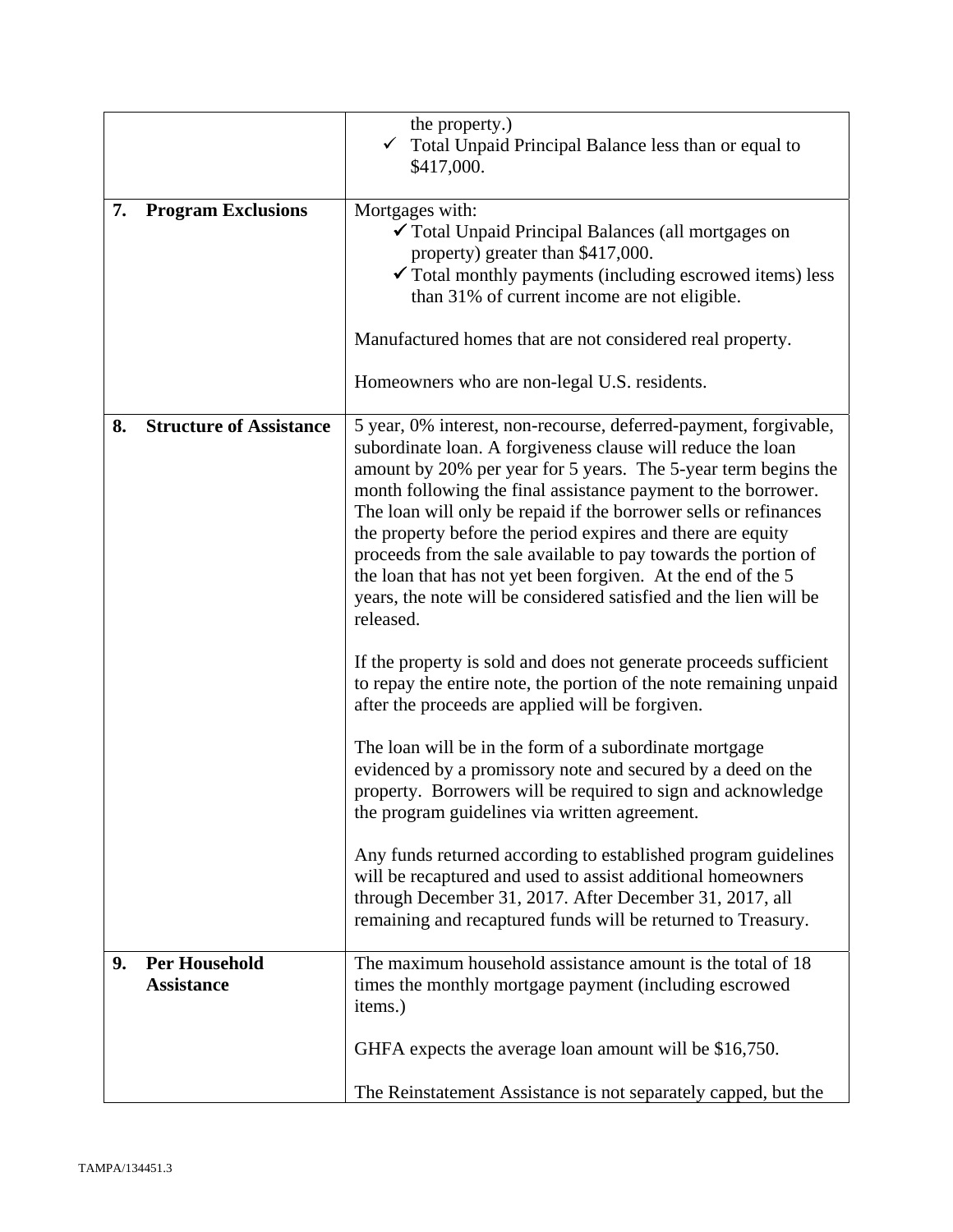|                                            | assistance may only cover prior periods of unemployment or<br>substantial underemployment.                                     |
|--------------------------------------------|--------------------------------------------------------------------------------------------------------------------------------|
| 10. Duration of Assistance                 | Up to 18 months or until the homeowner secures adequate                                                                        |
|                                            | employment (sufficient to pay the mortgage payment with 31%                                                                    |
|                                            | of total income) plus two months, whichever is less.                                                                           |
|                                            |                                                                                                                                |
|                                            | The homeowner may continue to receive assistance for up to 2                                                                   |
|                                            | months after reemployment (not to exceed 18 months in total.)                                                                  |
|                                            |                                                                                                                                |
| 11. Estimated Number of                    | 6,829 homeowners over the next 5 years, with recycled funds, if                                                                |
| Participating<br><b>Households</b>         | any, to be used for additional homeowners until December 31,<br>2017.                                                          |
|                                            |                                                                                                                                |
|                                            | Estimated number served based on an average loan amount of                                                                     |
|                                            | \$16,750.                                                                                                                      |
|                                            |                                                                                                                                |
| 12. Program Inception /<br><b>Duration</b> | Program will start-up within 45-90 days of Treasury approval<br>and is expected to last up to 7 years from inception, with the |
|                                            | vast majority of assistance provided in years 1 and 2. Years 3                                                                 |
|                                            | through 5 will be primarily funded with payments received from                                                                 |
|                                            | homeowners assisted in years 1 and 2. Any funds returned                                                                       |
|                                            | according to established program guidelines will be recaptured                                                                 |
|                                            | and used to assist additional homeowners and may extend the                                                                    |
|                                            | program.                                                                                                                       |
| 13. Program Interactions                   | N/A                                                                                                                            |
| with Other HFA                             |                                                                                                                                |
| <b>Programs</b>                            |                                                                                                                                |
| 14. Program Interactions                   | The MPA will help borrowers who need more than the 3-6                                                                         |
| with HAMP                                  | months of assistance available to them through the Home                                                                        |
|                                            | Affordable Unemployment Program (UP). Borrowers may                                                                            |
|                                            | receive UP assistance prior to, or after, receiving assistance                                                                 |
|                                            | under the MPA program                                                                                                          |
|                                            |                                                                                                                                |
|                                            | The MPA program will provide assistance to eligible<br>unemployed or substantially underemployed homeowners first,             |
|                                            | then the servicer would follow with any eligible programs                                                                      |
|                                            | offered by the investor, servicer, or GSE.                                                                                     |
|                                            |                                                                                                                                |
|                                            | In addition, MPA will help borrowers who don't qualify for                                                                     |
|                                            | assistance under the new UP because they are more than 3<br>months behind in mortgage payments.                                |
|                                            |                                                                                                                                |
|                                            | To the maximum extent possible, GHFA will coordinate with                                                                      |
|                                            | eligible homeowners' servicers to assist them in obtaining a loan                                                              |